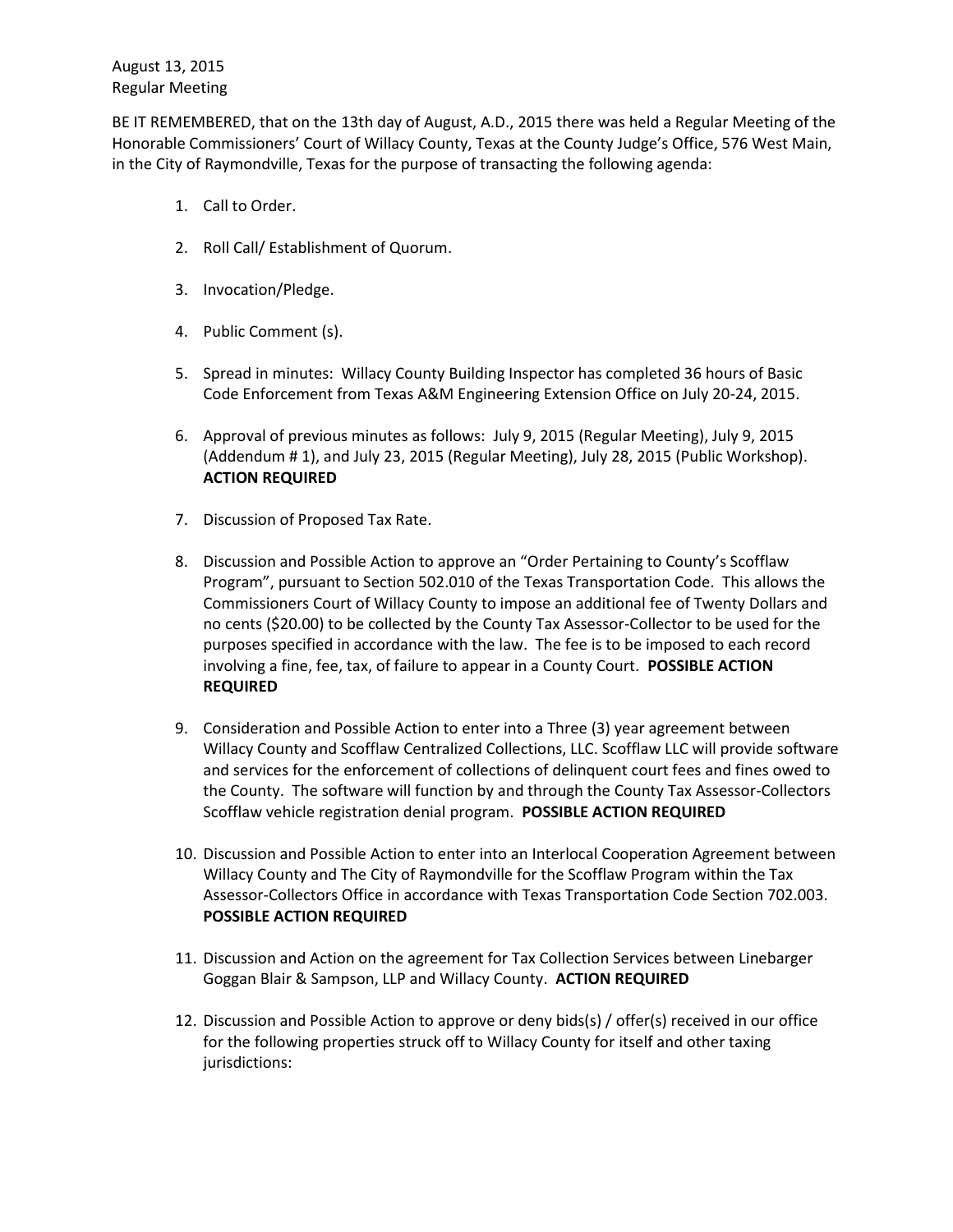Legal Description: LOTS 1 AND 2, BLOCK 2, HARDWICK & WHITFIELD ADDITION, AN ADDITION TO WILLACY COUNTY, TEXAS AS DESCRIBED IN VOLUME 148, PAGE 161, OFFICIAL RECORDS OF WILLACY COUNTY, TEXAS (ACCT.NO. 14316)

Legal Description: TRACT 3: LOT 4 (E23') THRU LOT 5, BLOCK 2, BRADLEY COURTS SUBDIVISION, AN ADDITION TO THE CITY OF RAYMONDVILLE, WILLACY COUNTY, TEXAS AS DESCRIBED IN VOLUME 101, PAGE 871, DEED RECORDS OF WILLACY COUNTY, TEXAS (ACCT.NO. 36823)

Legal Description: LOT 30, BLOCK 10 ORIGINAL TOWNSITE ADDITION, AN ADDITION TO THE CITY OF RAYMONDVILLE, WILLACY COUNTY, TEXAS, AS DESCRIBED IN VOLUME 159, PAGE 187 DEED RECORDS OF WILLACY COUNTY, TEXAS (ACCT. NO. 12485)

Legal Description: LOTS 3 AND 4, BLOCK 1, BUENA VISTA NO. 1 ADDITION TO THE CITY OF RAYMONDVILLE, WILLACY COUNTY, TEXAS AS DESCRIBED IN VOLUME 456, PAGE 143, OFFICIAL RECORDS OF WILLACY COUNTY, TEXAS (ACCT.NO. 18343)

Legal Description: LOT 36, TUSKEGEE SUBDIVISION, AN ADDITION TO THE CITY OF RAYMONDVILLE, WILLACY COUNTY, TEXAS, AS DESCRIBED IN VOLUME 161, PAGE 313, DEED RECORDS OF WILLACY COUNTY, TEXAS (ACCT.NO. 18751)

Legal Description: LAS PALMAS SUBD, BLOCK 3, LOT 23 THRU 25 (ACCT.NO. 15864)

Legal Description: TRACT 1: LOTS 1 AND 2, BLOCK 5, COLONIA VICTORIA, CITY OF RAYMONDVILLE, WILLACY COUNTY, TEXAS, AS DESCRIBED IN VOLUME 37, PAGE 247, DEED RECORDS OF WILLACY COUNTY, TEXAS (ACCT.NO. 28806)

Legal Description: LOTS 2 AND 4, BLOCK 9, COLONIA VICTORIA ADDITION, SECTION 1, AN ADDITION TO THE CITY OF RAYMONDVILLE, WILLACY COUNTY, TEXAS ACCORDING TO THE MAP OR PLAT THEREOF, RECORDED IN VOLUME 1, PAGE 4-A, PLAT RECORDS OF WILLACY COUNTY, TEXAS (ACCT.NO. 16943)

Legal Description: LOTS 13 AND 14, DELTA SUBDIVISION IN THE CITY OF RAYMONDVILLE, WILLACY COUNTY, TEXAS, ACCORDING TO THE MAP OR PLAT THEREOF, RECORED IN VOLUME 2, PAGE 9, MAP RECORDS OF WILLACY COUNTY, TEXAS (ACCT.NO. 17963)

Legal Description: TRACT 1: LOTS 9 AND 10, JOHN ROBERTS SUBDIVISION, OUT OF THE NORTH ONE-HALF OF BLOCK 'B', G.W. MUSGRAVE SUBDIVISION, AN ADDITION TO THE CITY OF RAYMONDVILLE, WILLACY COUNTY, TEXAS ACCORDING TO THE MAP OR PLAT THEREOF, RECORDED IN VOLUME 3, PAGE 29, MAP RECORDS OF WILLACY COUNTY, TEXAS. (ACCT.NO. 24142)

Legal Description: LOTS 1, 2 AND 3, BLOCK 29, ORINGINAL TOWNSITE ADDITION, AN ADDITION TO THE CITY OF RAYMONDVILLE, WILLACY COUNTY, TEXAS AS DESCRIBED IN VOLUME 61, PAGE 85, DEED RECORDS OF WILLACY COUNTY, TEXAS. (ACCT.NO. 17153)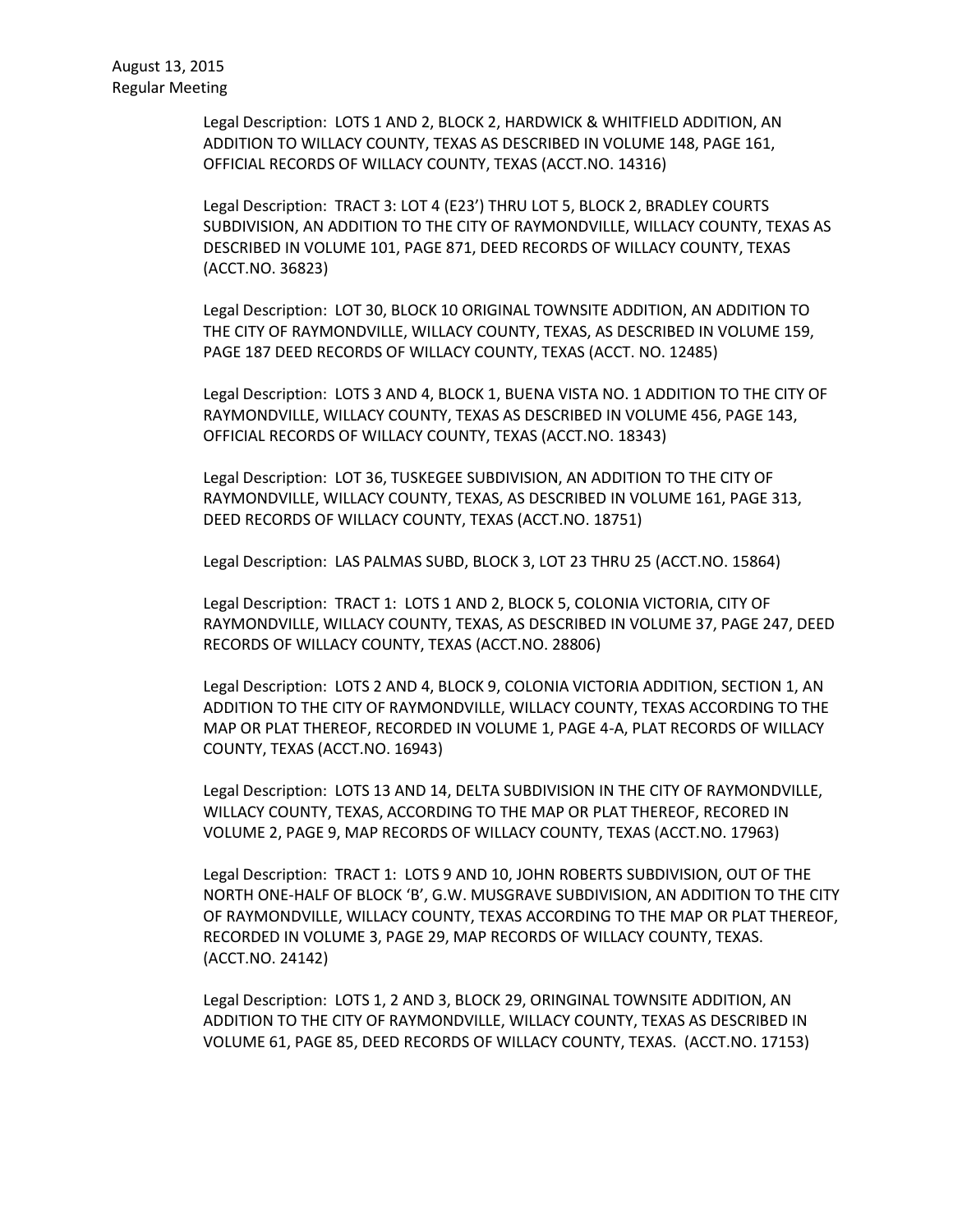Legal Description: TRACK 2: LOTS 1 AND 2, BLOCK 9, COLONIA LOS ANGELES SUBDIVISION IN WILLACY COUNTY, TEXAS, ACCORDING TO THE MAP OR PLAT THEREOF RECORED IN VOLUME 2, PAGE 22, MAP RECORDS OF WILLACY COUNTY, TEXAS. (ACCT.NO. 15235)

Legal Description: LOTS 1 AND 2, BLOCK 31, ORINGIAL TOWNSITE TO THE CITY OF SEBASTIAN, WILLACY COUNTY, TEXAS AS DESCRIBED IN VOLUME 163, PAGE 802, DEED RECORDS OF WILLACY COUNTY, TEXAS (ACCT.NO. 19386)

Legal Description: THE SOUTH ½ OF TRACT 13 OF SOUTH PADRE SHORES SUBDIVISION, SECTION 1, A SUBDIVISION IN WILLACY COUNTY, TEXAS, ACCORDING TO THE MAP OR PLAT THEREOF, RECORDED IN VOLUME 2, PAGES 44 AND 45, MAP RECORDS OF WILLACY COUNTY, TEXAS. (ACCT.NO. 19861)

Legal Description: LOT 7, BLOCK 15, TOWNSITE OF SEBASTIAN, WILLACY COUNTY, TEXAS, AS DESCRIBED IN VOLUME 140, PAGE 506, DEED RECORDS OF WILLACY COUNTY, TEXAS (ACCT.NO. 19106)

Legal Description: TRACT 1: LOTS 1 AND 2, BLOCK 31, ORGINAL TOWNSITE TO THE CITY OF SEBASTIAN, WILLACY COUNTY, TEXAS, AS DESCRIBED IN VOLUME 74, PAGE 89, DEED RECORDS OF WILLACY COUNTY, TEXAS (ACCT.NO. 16342)

Legal Description: TRACT 3: LOTS 3 AND 4, BLOCK 41, ORGINAL TOWNSITE TO THE CITY OF SEBASTIAN, WILLACY COUNTY, TEXAS AS DESCRIBED IN VOLUME 29, PAGE 228, DEED RECORDS OF WILLACY COUNTY, TEXAS (ACCT.NO. 16359)

Legal Description: TRACT 11: LOTS 8,9, AND 10, BLOCK 31, ORINGINAL TOWNSITE, CITY OF SAN PERLITA, WILLACY COUNTY, TEXAS AS DESCRIBED IN VOLUME 157, PAGE 291, OFFICAL RECORDS OF WILLACY COUNTY, TEXAS. (ACCT.NO, 31890)

Legal Description: LOT 27, BLOCK 92, ORGINAL TOWNSITE TO THE CITY OF LA SARA, WILLACY COUNTY, TEXAS, AS DESCRIBED IN VOLUME 43, PAGE 298, OFFICIAL RECORDS OF WILLACY COUNTY, TEXAS. (ACCT.NO. 18936)

- 13. Discussion and Possible Action on resolution approving the bid(s) / offer received on properties struck off to the Willacy County. **POSSIBLE ACTION REQUIRED**
- 14. Discussion of a new county wide Hazard Mitigation Plan.
- 15. Consider authorization to solicit request for proposals for the purpose of writing the application and administering the Hazard Mitigation Plan in Disaster # DR-4223 Hazard Mitigation Grant Program. **POSSIBLE ACTION REQUIRED**
- 16. Discussion and Action to approve proclamation declaring August 31<sup>st</sup> "UTRGV Day". **ACTION REQUIRED**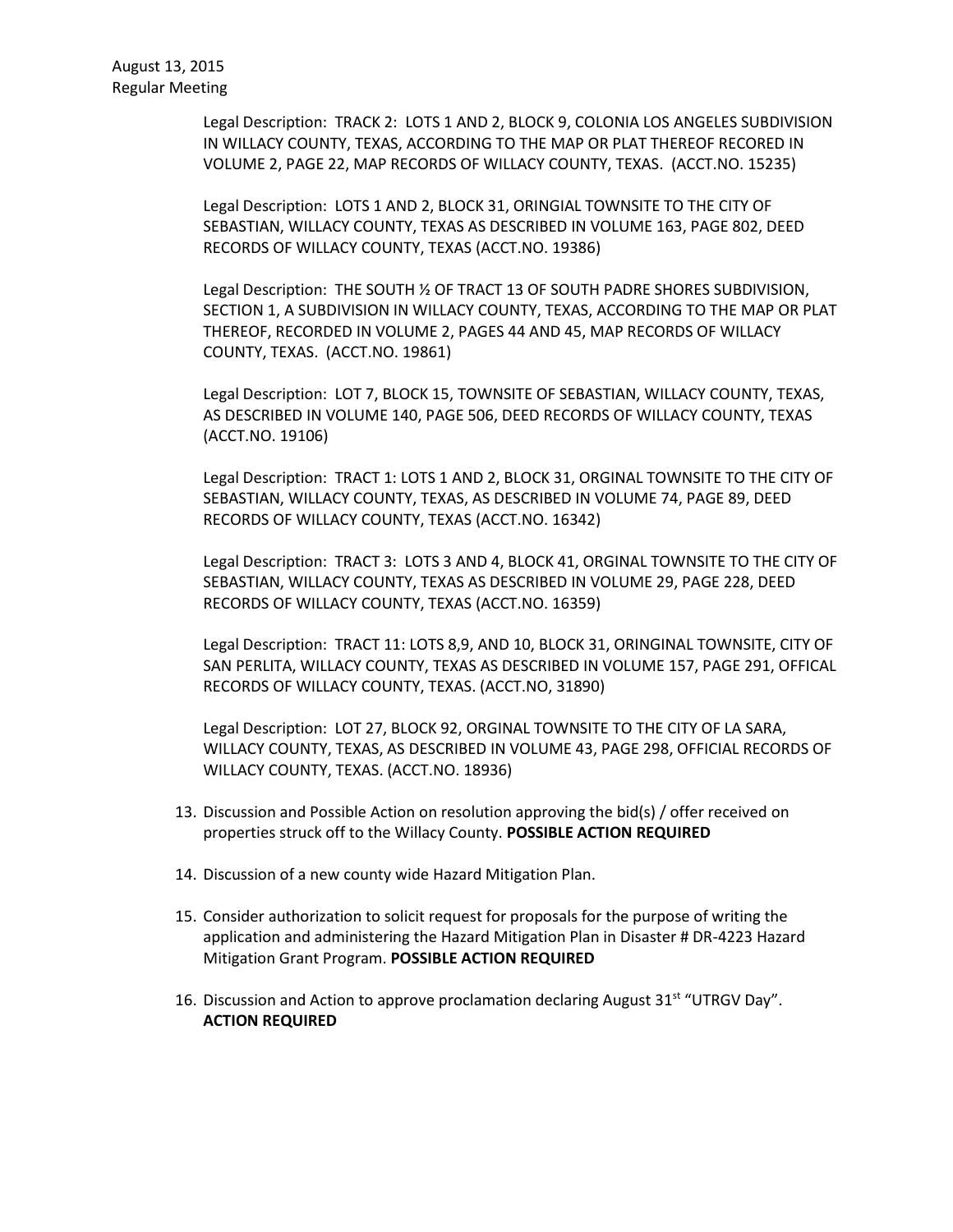- 17. Approval for the District Attorney's Office to apply for, and acceptance of awarded, Fiscal/Calendar year for 2016 grants for HIDTA, CPS, BPU, Border Star, County Essentials, General Victims Assistance, and Violent Crimes Against Woman and all supporting documentation, including resolutions. **ACTION REQUIRED**
- 18. Discussion and Action regarding Precinct 1 road name change pertaining to private road 4100 will be changed to La Esperanza Road for 911 emergency purposes and will be at no cost to the county. **ACTION REQUIRED**
- 19. Discussion and Action regarding to name a private road which is located East of Canal Loop and Monterrey Road and will be named to Salinas Road for 911 emergency purposes at no cost to the county. **ACTION REQUIRED**
- 20. Discussion, Consideration and Approval of On-Site Activity Reporting System (OARS) Designee and Alternate Designee with TCEQ. **ACTION REQUIRED**
- 21. Discussion, Consideration and Approval of Confidential Automated System Information and Password Agreement for TCEQ-OARS. **ACTION REQUIRED**
- 22. Discussion, Consideration and Approval of North Alamo Water Supply Corporation Right-of-Way Permits for:
	- (A) Alejandro and Criselda Barron. **ACTION REQUIRED**
	- (B) Eustolio Ambriz. **ACTION REQUIRED**
- 23. Discussion and Action to adopt the proposed report for Willacy County Property Assessed Clean Energy Willacy Pace Program as required by Tex. Local Gov't Code Section 399.009. **ACTION REQUIRED**
- 24. Discussion and Action to adopt Willacy County Resolution of Intent to establish PACE program. **ACTION REQUIRED**
- 25. Discussion and Approval of order of Local Option Election to legalize the legal sale of beer for off-premise consumption only in Justice of Peace 5 area. **ACTION REQUIRED**
- 26. Discussion and update relating to County Sales Tax as conducted in other Texas counties applicable to chapter 387, Local Government Code and discussion regarding procedures to impose with a voter approval election process. NO ACTION NEEDED
- 27. Presentation and discussion to consider the imposition and notification of Hotel/Motel Occupancy Tax Code., Section 352.102 as authorized by the 84th State Legislative-HB 4037 enabling Willacy County Commissioner's Court to authorize increase room occupancy rate at 9 cents, effective September 1, 2015. DISCUSSION AND ACTION NEEDED
- 28. Presentation and Discussion to consider the organization with outlined objectives and identify membership to serve on Facility/Infrastructure, Event Planning, Amenities/Landscape Design, Finance, Marketing and Education to qualify and compliment the construction and completion of the proposed Willacy County Coastal Natural Resource Center. **DISCUSSION AND ACTION NEEDED**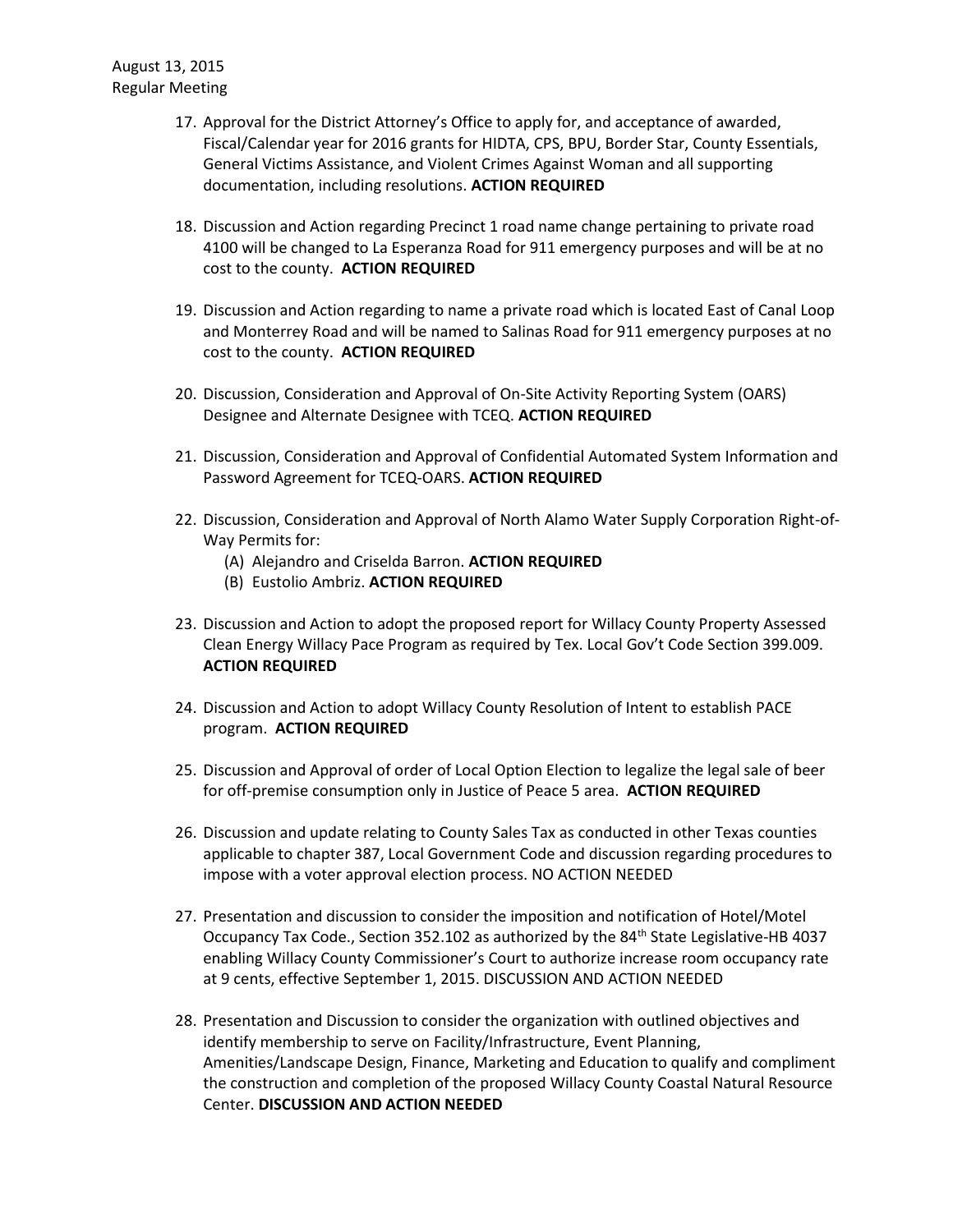- 29. Update by Ms. Velasquez, fundraising options, solicitation and acceptance of donation pursuant to state procedures as prescribed in Local Govt. Code 81.032 for projects relating to county courthouse renovation, or any activity relating to authorized projects as authorized by Commissioners Court relating to economic development and natural/wildlife resources. **DISCUSSION AND ACTION NEEDED**
- 30. Update and discussion by Ms. Velasquez relating to organizing several Non-Profit 501 (c) Tax Exempt organization for recommended and authorized Willacy County pending projects in need of funding assistance aimed to encourage donors representing individuals, corporations, foundations and unions. **DISCUSSION AND ACTION NEEDED**
- 31. Approval of Monthly Reports. ACTION REQUIRED.
- 32. Approval of Treasurer's Report. ACTION REQUIRED.
- 33. Approval of Tax Collector's Report. ACTION REQUIRED.
- 34. Approval of Budget Amendments. ACTION REQUIRED.
- 35. Approval of Travel Request. ACTION REQUIRED.
- 36. Approval of Claims. ACTION REQUIRED.
- 37. Adjourn.

THE COURT MET: PRESENT:

| County Judge,             | <b>ABSENT</b> |
|---------------------------|---------------|
| Commissioner, Precinct 1, |               |
| Commissioner, Precinct 2, |               |
| Commissioner, Precinct 3, |               |
| Commissioner, Precinct 4, |               |
| County Attorney,          |               |
| County Auditor,           |               |
| County Clerk Deputy,      |               |
|                           |               |

WHEREUPON, the Court was opened to the following proceedings were had to wit:

PERSONS VISITING THE COURT: Wendy Kirby Oralia Cardenas Vanessa Tijerina Veronica Gonzales Jonathon Blackburn Ken Jones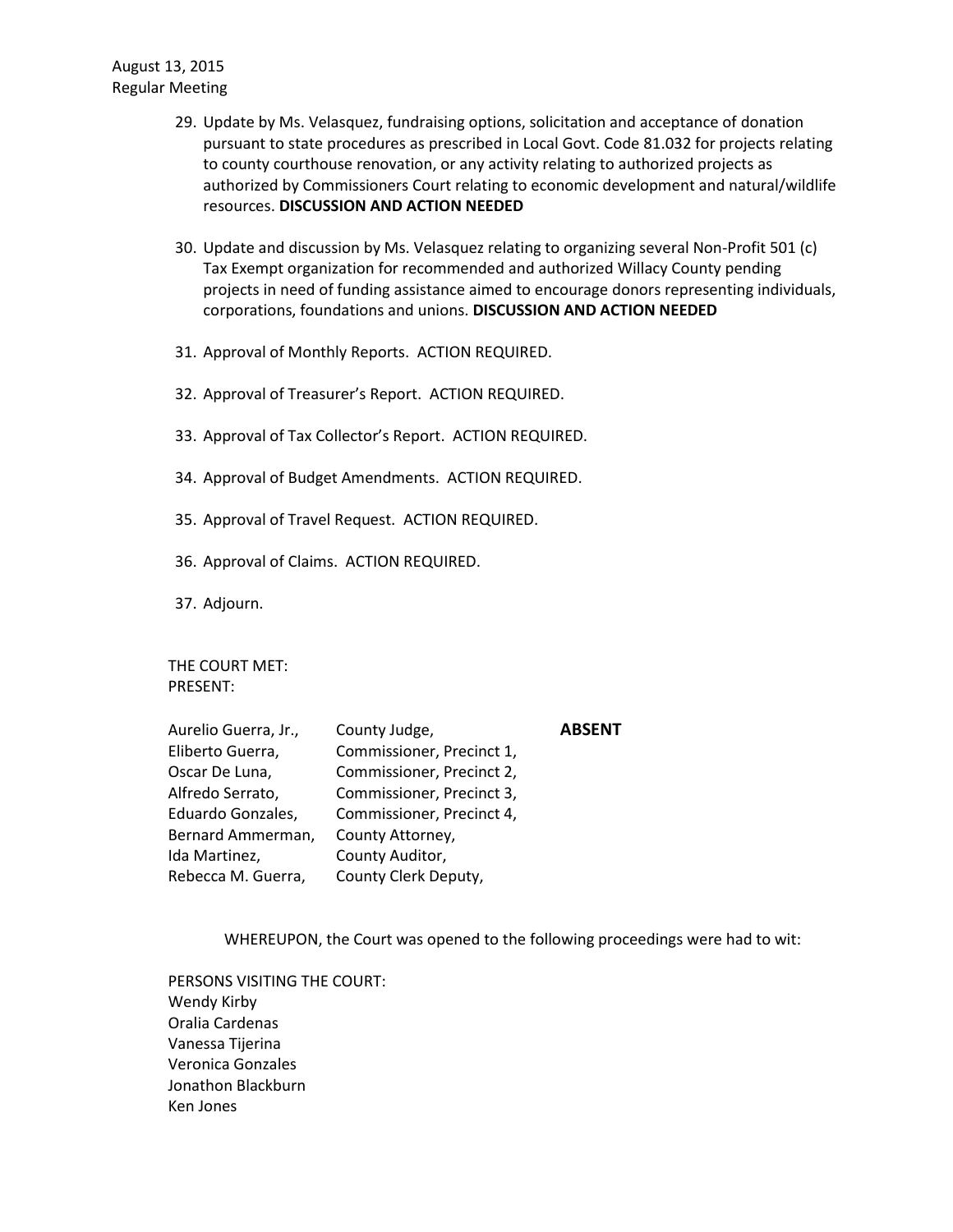- 1. Call to Order Presiding Chairman Commissioner Eliberto Guerra
- 2. Roll Call/Establishment of Quorum County Judge, Aurelio Guerra, Jr. **ABSENT**
- 3. Invocation Commissioner Gonzales Pledge Commissioner Serrato
- 4. Public Comment(s) Veronica Gonzales on reference to item number 16 of the agenda, Ms. Gonzales will wait until her item will be heard. Vanessa Tijerina comments on the County's Budget cuts.

## **Move to items 14 & 15.**

Agenda # 5 SPREAD IN MINUTES: WILLACY COUNTY BUILDING INSPECTOR HAS COMPLETED 36 HOURS OF BASIC CODE ENFORCEMENT FROM TEXAS A&M ENGINEERING EXTENSION OFFICE ON JULY 20- 24, 2015

As per the Presiding Chairman Guerra, spread in the minutes for Willacy County Building Inspector has completed 36 hours of Basic Code Enforcement from Texas A&M Engineering Extension Office on July 20-24, 2015.

Agenda # 6 IN REGARDS TO APPROVAL OF PREVIOUS MINUTES AS FOLLOWS: JULY 9, 2015 (REGULAR MEETING), JULY 9, 2015 (ADDENDUM #1), AND JULY 23, 2015 (REGULAR MEETING), JULY 28, 2015 (PUBLIC WORKSHOP)

Motion was made by Commissioner Serrato, seconded by Commissioner Gonzales for approval of previous minutes as follows: July 9, 2015 (Regular Meeting), July 9, 2015 (Addendum # 1), July 23, 2015 (Regular Meeting) and July 28, 2015 (Public Workshop). Motion was put before the Court by the Chairman. Presiding Chairman Guerra, Commissioners De Luna, Serrato and Gonzales voting AYE. NAYS NONE. Motion was declared carried.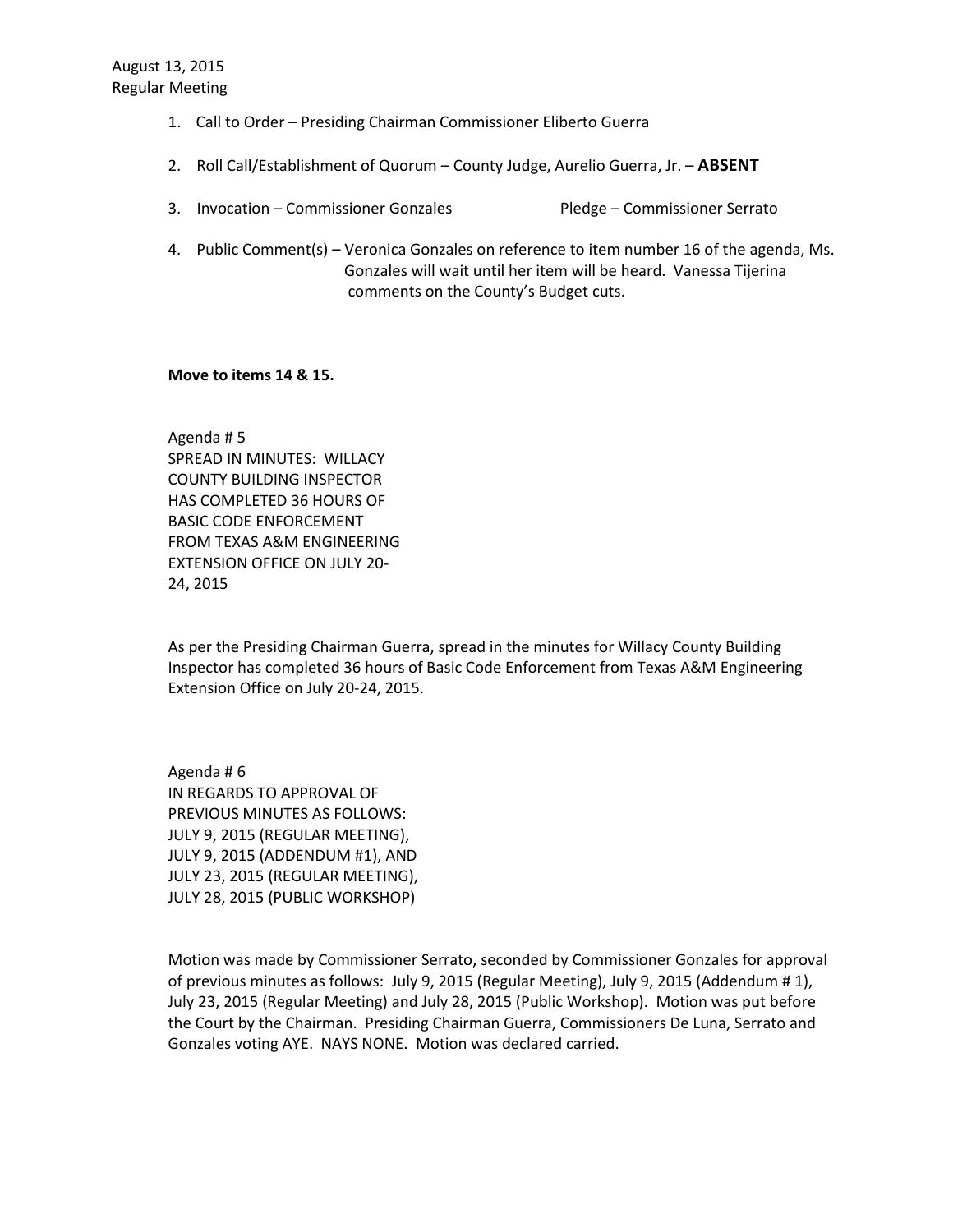Agenda # 7 DISCUSSION OF PROPOSED TAX RATE

Discussion only to go with the same effective Tax Rate, will generate same Tax Rate like last years (.6059 General Fund and .1116 Road & Bridge for a total of .7175).

Agenda # 8 DISCUSSION AND POSSIBLE ACTION TO APPROVE AN "ORDER PERTAINING TO COUNTY'S SCOFFLAW PROGRAM", PURSUANT TO SECTION 502.010 OF THE TEXAS TRANSPORTATION CODE. THIS ALLOWS THE COMMISSIONERS COURT OF WILLACY COUNTY TO IMPOSE AN ADDITIONAL FEE OF TWENTY DOLLARS AND NO CENTS (\$20.00) TO BE COLLECTED BY THE COUNTY TAX ASSESSOR-COLLECTOR TO BE USED FOR THE PURPOSES SPECIFIED IN ACCORDANCE WITH THE LAW. THE FEE IS TO BE IMPOSED TO EACH RECORD INVOLVING A FINE, FEE, TAX, OF FAILURE TO APPEAR IN COUNTY COURT

Motion was made by the Presiding Chairman Guerra, seconded by Commissioner Gonzales to approve an "Order Pertaining to County's Scofflaw Program", pursuant to Section 502.010 of the Texas Transportation Code. This allows the Commissioners Court of Willacy County to impose an additional fee of twenty dollars and no cents (\$20.00) to be collected by the County Tax Assessor-Collector to be used for the purposes specified in accordance with the law. The fee is to be imposed to each record involving a fine, fee, tax, of failure to appear in a County Court. Motion was put before the Court by the Chairman. Presiding Chairman Guerra, Commissioners De Luna, Serrato and Gonzales voting AYE. NAYS NONE. Motion was declared carried.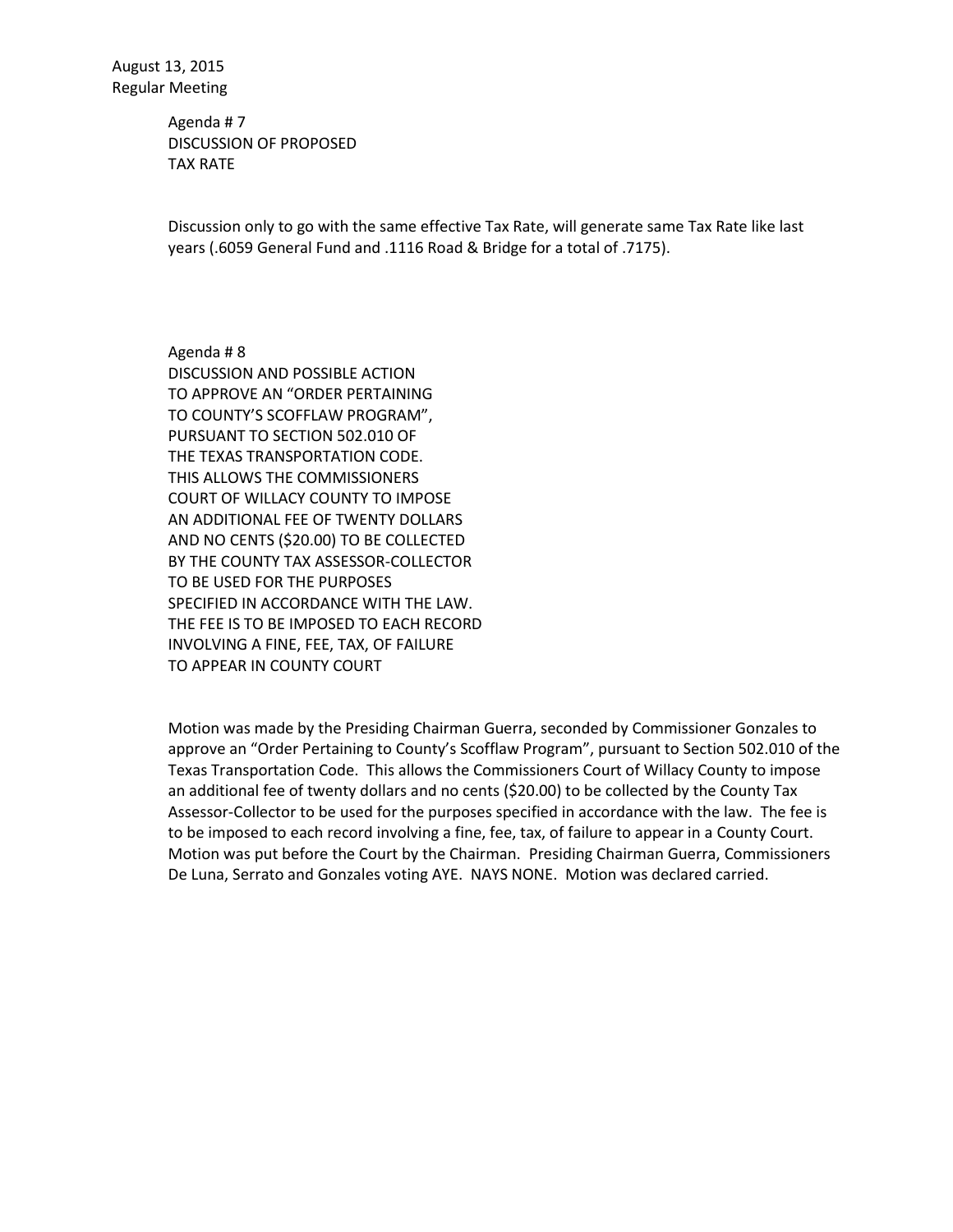Agenda # 9

IN REGARDS TO CONSIDERATION AND POSSIBLE ACTION TO ENTER INTO A THREE (3) YEAR AGREEMENT BETWEEN WILLACY COUNTY AND SCOFFLAW CENTRALIZED COLLECTIONS, LLC. SCOFFLAW LLC WILL PROVIDE SOFTWARE AND SERVICES FOR THE ENFORCEMENT OF COLLECTIONS OF DELINQUENT COURT FEES AND FINES OWED TO THE COUNTY. THE SOFTWARE WILL FUNCTION BY AND THROUGH THE COUNTY TAX ASSESSOR-COLLECTORS SCOFFLAW VEHICLE REGISTRATION DENIAL PROGRAM

Motion was made by the Presiding Chairman Guerra, seconded by Commissioner De Luna to table this item. Motion was put before the Court by the Chairman. Presiding Chairman Guerra, Commissioners De Luna, Serrato and Gonzales voting AYE. NAYS NONE. Motion was declared carried.

Agenda # 10 DISCUSSION AND POSSIBLE ACTION TO ENTER INTO AN INTERLOCAL COOPERATION AGREEMENT BETWEEN WILLACY COUNTY AND THE CITY OF RAYMONDVILLE FOR THE SCOFFLAW PROGRAM WITHIN THE TAX ASSESSOR-COLLECTORS OFFICE IN ACCORDANCE WITH TEXAS TRANSPORTATION CODE SECTION 702.003

Motion was made by the Presiding Chairman Guerra, seconded by Commissioner Gonzales to table this item. Motion was put before the Court by the Chairman. Presiding Chairman Guerra, Commissioners De Luna, Serrato and Gonzales voting AYE. NAYS NONE. Motion was declared carried.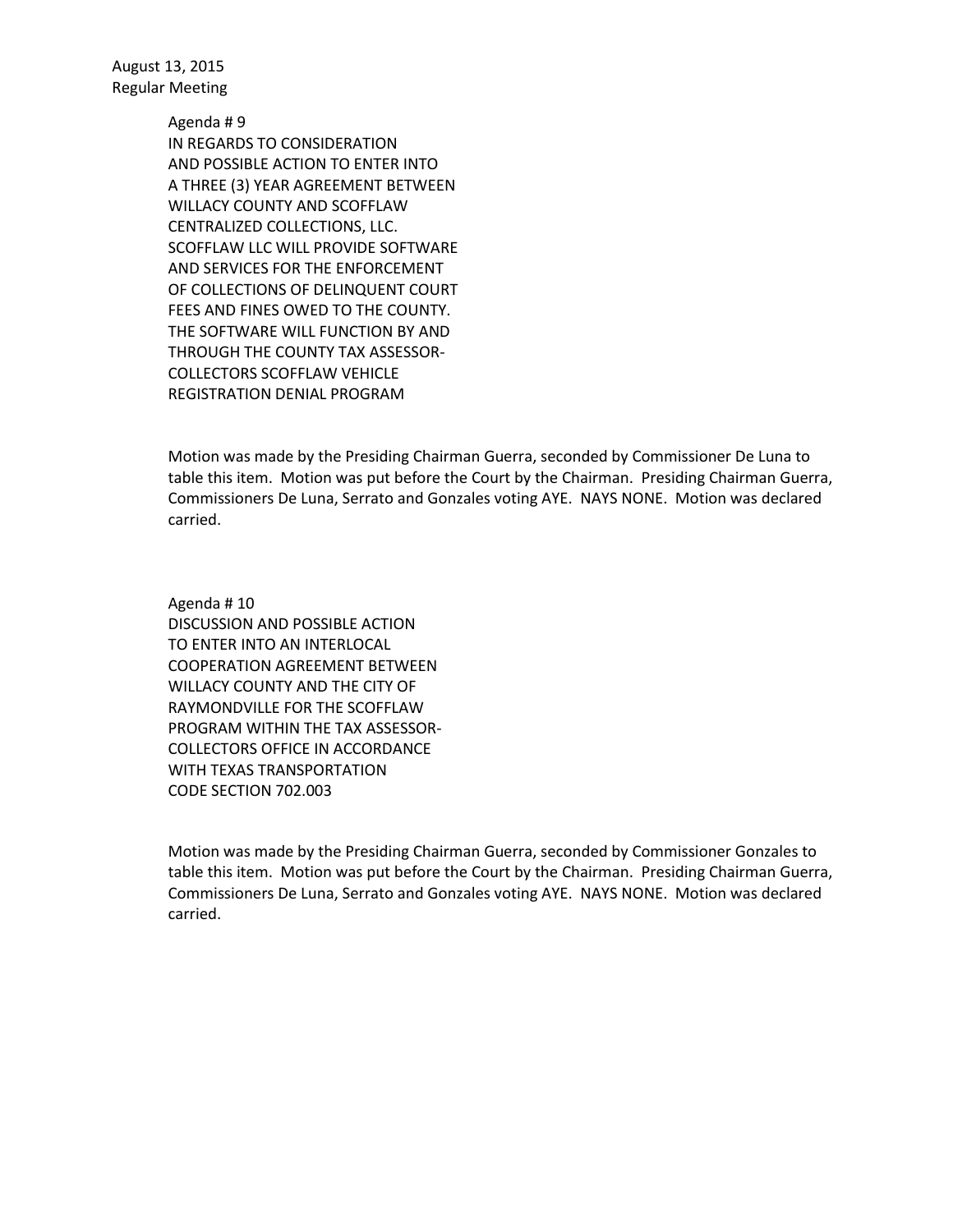> Agenda # 11 DISCUSSION AND ACTION ON THE AGREEMENT FOR TAX COLLECTION SERVICES BETWEEN LINEBARGER GOGGAN BLAIR & SAMPSON, LLP AND WILLACY COUNTY

Motion was made by Commissioner Serrato, seconded by Commissioner Gonzales for approval to keep the same organization for Tax Collection Services between Linebarger Goggan Blair & Sampson, LLP and Willacy County. Motion was put before the Court by the Chairman. Presiding Chairman Guerra, Commissioners De Luna, Serrato and Gonzales voting AYE. NAYS NONE. Motion was declared carried.

Agenda # 12 DISCUSSION AND POSSIBLE ACTION TO APPROVE OR DENY BID(S) / OFFER(S) RECEIVED IN OUR OFFICE FOR THE FOLLOWING PROPERTIES STRUCK OFF TO WILLACY COUNTY FOR ITSELF AND OTHER TAXING JURISDICTIONS:

LEGAL DESCRIPTION: LOTS 1 AND 2, BLOCK 2, HARDWICK & WHITFIELD ADDITION, AN ADDITION TO WILLACY COUNTY, TEXAS AS DESCRIBED IN VOLUME 148, PAGE 161, OFFICIAL RECORDS OF WILLACY COUNTY, TEXAS (ACCT.NO. 14316)

LEGAL DESCRIPTION: TRACT 3: LOT 4 (E23') THRU LOT 5, BLOCK 2 BRADLEY COURTS SUBDIVISION, AN ADDITION TO THE CITY OF RAYMONDVILLE, WILLACY COUNTY, TEXAS AS DESCRIBED IN VOLUME 101, PAGE 871, DEED RECORDS OF WILLACY COUNTY, TEXAS (ACCT.NO. 36823)

LEGAL DESCRIPTION: LOT 30, BLOCK 10 ORIGINAL TOWNSITE ADDITION, AN ADDITION TO THE CITY OF RAYMONDVILLE, WILLACY COUNTY, TEXAS, AS DESCRIBED IN VOLUME 159, PAGE 187 DEED RECORDS OF WILLACY COUNTY, TEXAS (ACCT.NO. 12485)

LEGAL DESCRIPTION: LOTS 3 AND 4, BLOCK 1, BUENA VISTA NO. 1 ADDITION TO THE CITY OF RAYMONDVILLE, WILLACY COUNTY, TEXAS AS DESCRIBED IN VOLUME 456, PAGE 143, OFFICIAL RECORDS OF WILLACY COUNTY, TEXAS (ACCT.NO. 18343)

LEGAL DESCRIPTION: LOT 36, TUSKEGEE SUBDIVISION, AN ADDITION TO THE CITY OF RAYMONDVILLE, WILLACY COUNTY, TEXAS AS DESCRIBED IN VOLUME 161, PAGE 313, DEED RECORDS OF WILLACY COUNTY, TEXAS (ACCT.NO. 18751)

LEGAL DESCRIPTION: LAS PALMAS SUBD, BLOCK 3, LOT 23 THRU 25 (ACCT.NO. 15864)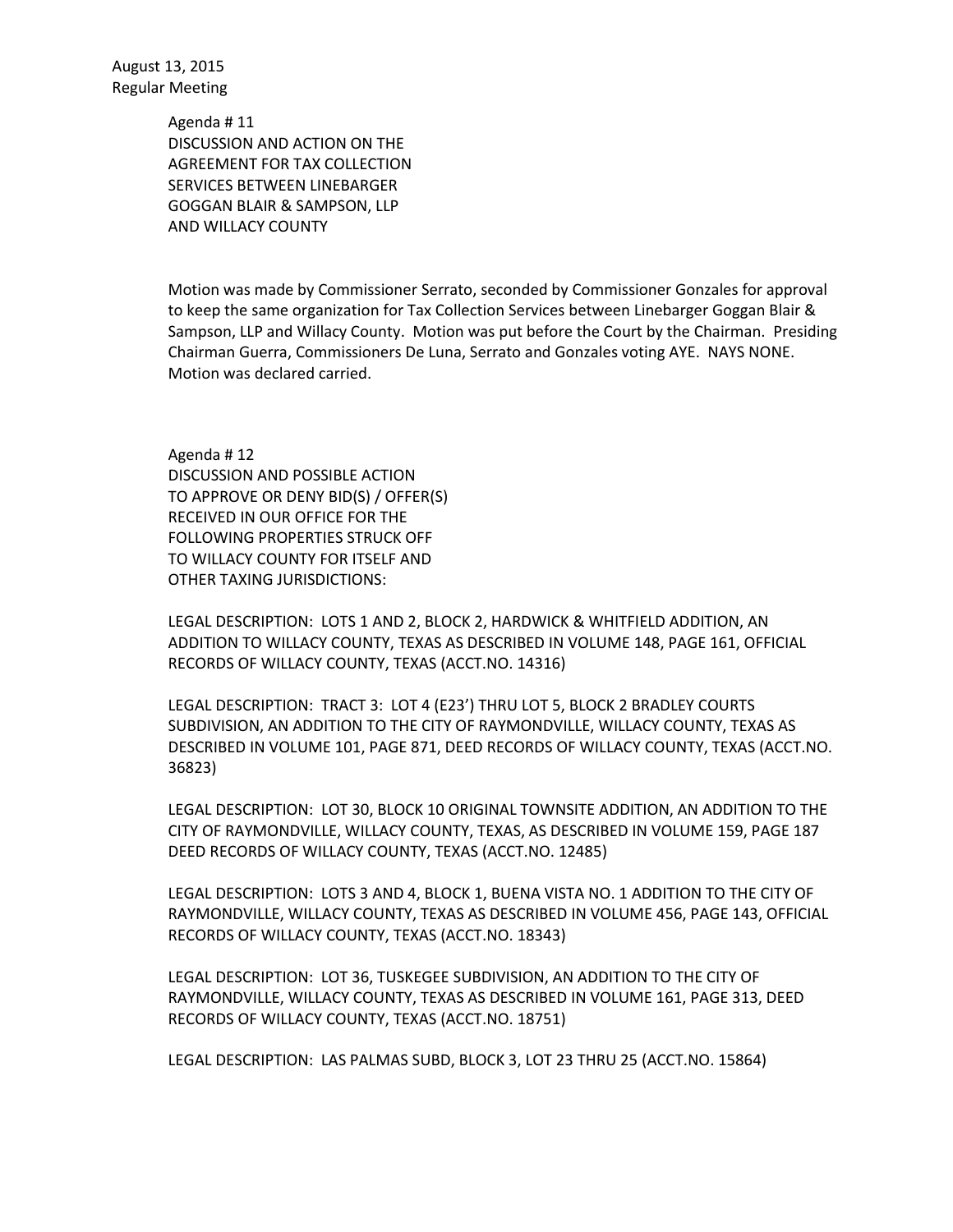LEGAL DESCRIPTION: TRACT 1: LOTS 1 AND 2, BLOCK 5, COLONIA VICTORIA, CITY OF RAYMONDVILLE, WILLACY COUNTY, TEXAS, AS DESCRIBED IN VOLUME 37, PAGE 247, DEED RECORDS OF WILLACY COUNTY, TEXAS (ACCT.NO. 28806)

LEGAL DESCRIPTION: LOTS 2 AND 4, BLOCK 9, COLONIA VICTORIA ADDITION, SECTION 1, AN ADDITION TO THE CITY OF RAYMONDVILLE, WILLACY COUNTY, TEXAS ACCORDING TO THE MAP OR PLAT THEREOF, RECORDED IN VOLUME 1, PAGE 4-A, PLAT RECORDS OF WILLACY COUNTY, TEXAS (ACCT.NO. 16943)

LEGAL DESCRIPTION: LOTS 13 AND 14, DELTA SUBDIVISION IN THE CITY OF RAYMONDVILLE, WILLACY COUNTY, TEXAS, ACCORDING TO THE MAP OR PLAT THEREOF, RECORDED IN VOLUME 2, PAGE 9, MAP RECORDS OF WILLACY COUNTY, TEXAS (ACCT.NO. 17963)

LEGAL DESCRIPTION: TRACT 1: LOTS 9 AND 10, JOHN ROBERTS SUBDIVISION, OUT OF THE NORTH ONE-HALF OF BLOCK 'B', G.W. MUSGRAVE SUBDIVISION, AN ADDITION TO THE CITY OF RAYMONDVILLE, WILLACY COUNTY, TEXAS ACCORDING TO THE MAP OR PLAT THEREOF, RECORDED IN VOLUME 3, PAGE 29 MAP RECORDS OF WILLACY COUNTY, TEXAS. (ACCT.NO. 24142)

LEGAL DESCRIPTION: LOTS 1, 2 AND 3, BLOCK 29, ORIGINAL TOWNSITE ADDITION, AN ADDITION TO THE CITY OF RAYMONDVILLE, WILLACY COUNTY, TEXAS AS DESCRIBED IN VOLUME 61, PAGE 85, DEED RECORDS OF WILLACY COUNTY, TEXAS. (ACCT.NO. 17153)

LEGAL DESCRIPTION: TRACT 2: LOTS 1 AND 2, BLOCK 9, COLONIA LOS ANGELES SUBDIVISION IN WILLACY COUNTY, TEXAS, ACCORDING TO THE MAP OR PLAT THEREOF RECORDED IN VOLUME 2, PAGE 22, MAP RECORDS OF WILLACY COUNTY, TEXAS. (ACCT.NO. 15235)

LEGAL DESCRIPTION: LOTS 1 AND 2, BLOCK 31, ORIGINAL TOWNSITE TO THE CITY OF SEBASTIAN, WILLACY COUNTY, TEXAS AS DESCRIBED IN VOLUME 163, PAGE 802, DEED RECORDS OF WILLACY COUNTY, TEXAS (ACCT.NO. 19386)

LEGAL DESCRIPTION: THE SOUTH ½ OF TRACT 13 OF SOUTH PADRE SHORES SUBDIVISION, SECTION 1, A SUBDIVISION IN WILLACY COUNTY, TEXAS, ACCORDING TO THE MAP OR PLAT THEREOF, RECORDED IN VOLUME 2, PAGES 44 AND 45, MAP RECORDS OF WILLACY COUNTY, TEXAS. (ACCT.NO. 19861)

LEGAL DESCRIPTION: LOT 7, BLOCK 15, TOWNSITE OF SEBASTIAN, WILLACY COUNTY, TEXAS, AS DESCRIBED IN VOLUME 140, PAGE 506, DEED RECORDS OF WILLACY COUNTY, TEXAS (ACCT.NO. 19106)

LEGAL DESCRIPTION: TRACT 1: LOTS 1 AND 2, BLOCK 31, ORIGINAL TOWNSITE TO THE CITY OF SEBASTIAN, WILLACY COUNTY, TEXAS, AS DESCRIBED IN VOLUME 74, PAGE 89, DEED RECORDS OF WILLACY COUNTY, TEXAS (ACCT.NO. 16342)

LEGAL DESCRIPTION: TRACT 3: LOTS 3 AND 4, BLOCK 41, ORIGINAL TOWNSITE TO THE CITY OF SEBASTIAN, WILLACY COUNTY, TEXAS, AS DESCRIBED IN VOLUME 29, PAGE 228, DEED RECORDS OF WILLACY COUNTY, TEXAS. (ACCT.NO. 16359)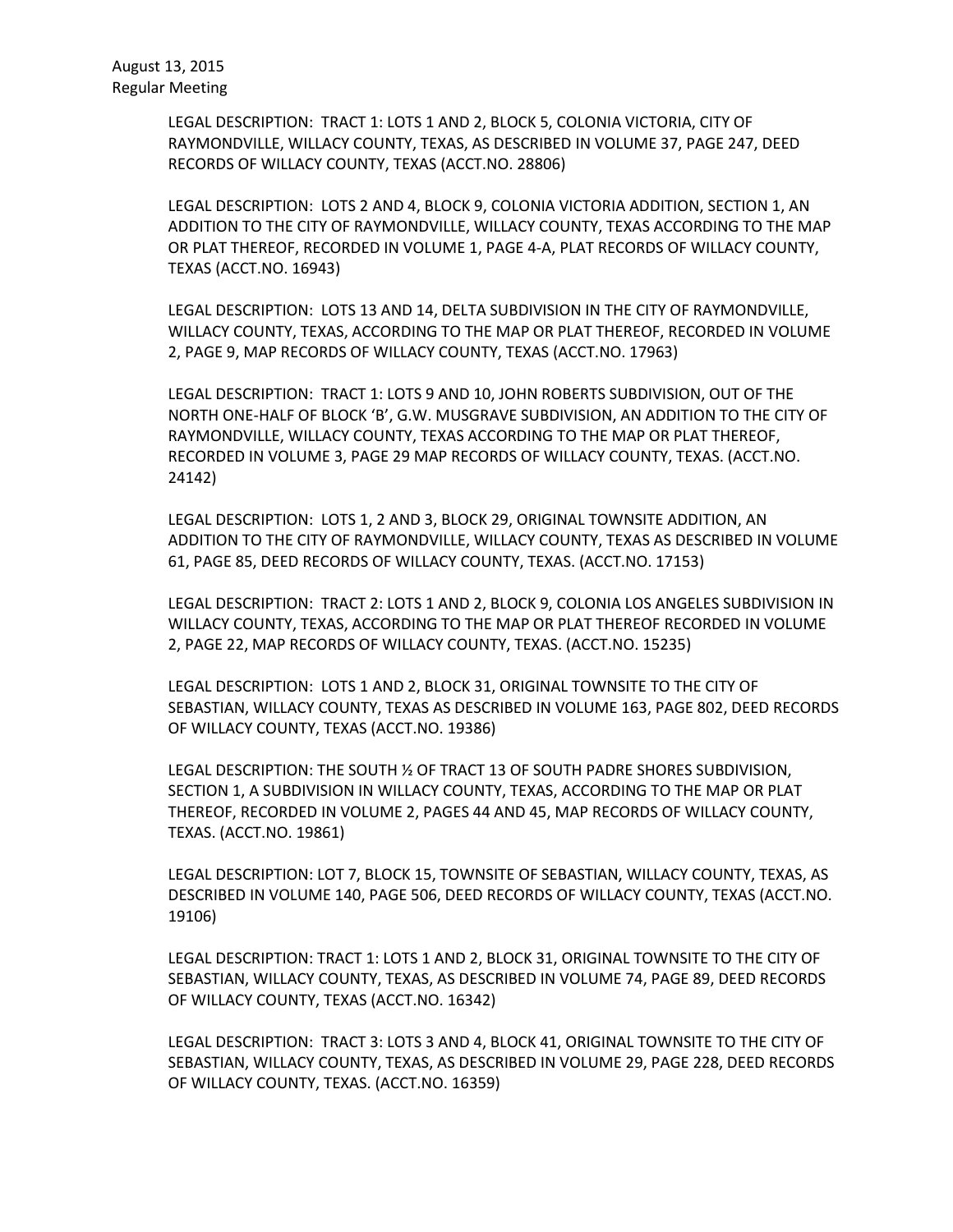LEGAL DESCRIPTION: TRACT 11: LOTS 8, 9, AND 10, BLOCK 31, ORIGINAL TOWNSITE, CITY OF SAN PERLITA, WILLACY COUNTY, TEXAS AS DESCRIBED IN VOLUME 157, PAGE 291, OFFICIAL RECORDS OF WILLACY COUNTY, TEXAS. (ACCT.NO, 31890)

LEGAL DESCRIPTION: LOT 27, BLOCK 92, ORIGINAL TOWNSITE TO THE CITY OF LA SARA, WILLACY COUNTY, TEXAS, AS DESCRIBED IN VOLUME 43, PAGE 298, OFFICIAL RECORDS OF WILLACY COUNTY, TEXAS. (ACCT.NO. 18936)

Motion was made by Commissioner Gonzales, seconded by Commissioner De Luna for approval to accept bid(s)/offer(s) received for the following properties struck off to Willacy County for itself and other taxing jurisdictions. Motion was put before the Court by the Chairman. Presiding Chairman Guerra, Commissioners De Luna, Serrato and Gonzales voting AYE. NAYS NONE. Motion was declared carried.

Agenda # 13 DISCUSSION AND POSSIBLE ACTION ON RESOLUTION APPROVING THE BID(S) / OFFER RECEIVED ON PROPERTIES STRUCK OFF TO THE WILLACY COUNTY

Motion was made by the Presiding Chairman Guerra, seconded by Commissioner Gonzales for approval of resolution approving the bid(s)/offer received on properties struck off to the Willacy County. Motion was put before the Court by the Chairman. Presiding Chairman Guerra, Commissioners De Luna, Serrato and Gonzales voting AYE. NAYS NONE. Motion was declared carried.

**Move to item number 16.**

Agenda # 14 DISCUSSION OF A NEW COUNTY WIDE HAZARD MITIGATION PLAN

Discussion with Oralia Cardenas and Wendy Kirby on reference of a new County Wide Hazard Mitigation Plan. Willacy County is not eligible for these programs due to not having a Countywide Hazard Mitigating Plan.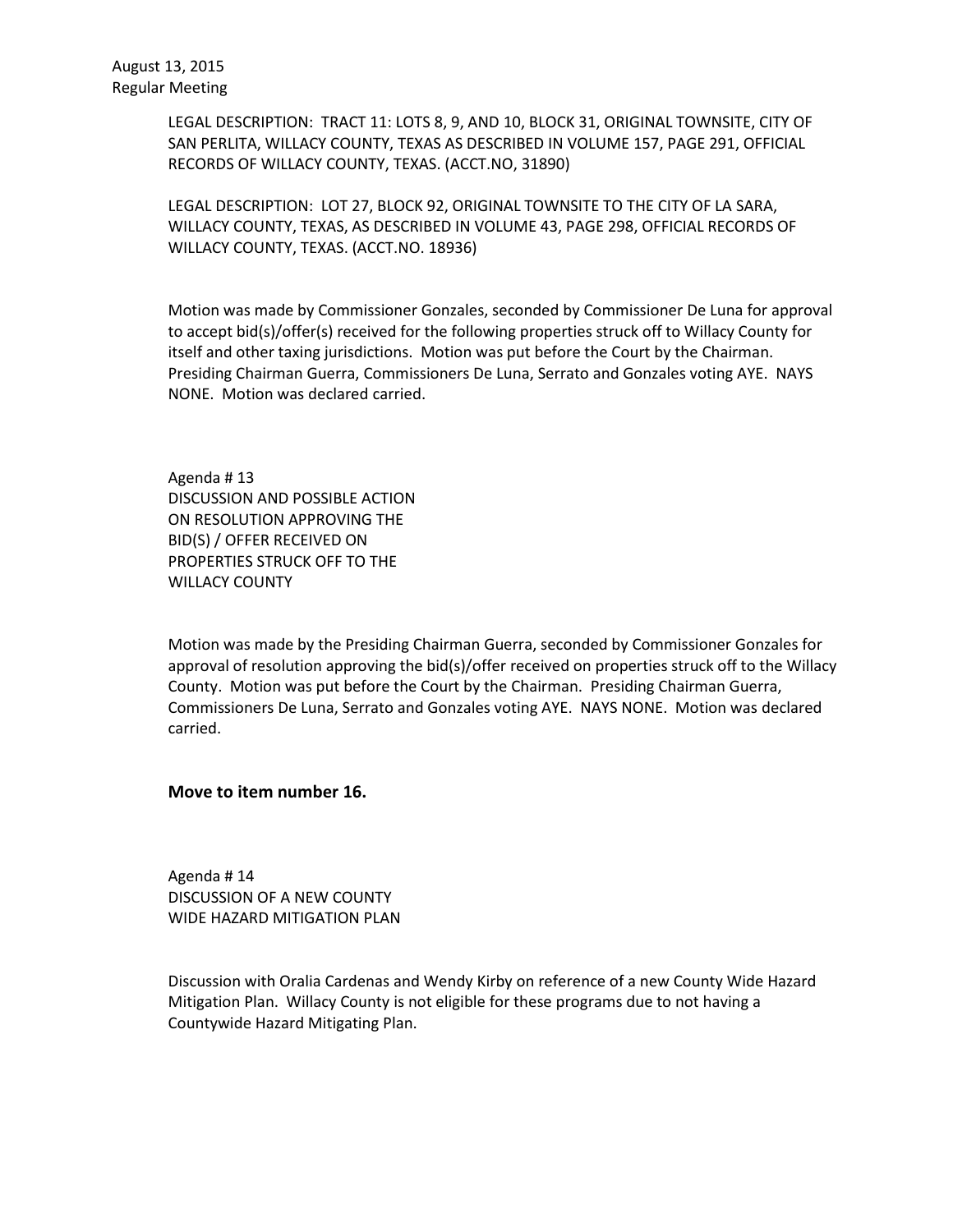> Agenda # 15 IN REGARDS TO CONSIDER AUTHORIZATION TO SOLICIT REQUEST FOR PROPOSALS FOR THE PURPOSE OF WRITING THE APPLICATION AND ADMINISTERING THE HAZARD MITIGATION PLAN IN DISASTER # DR-4223 HAZARD MITIGATION GRANT PROGRAM

Motion was made by Commissioner Gonzales, seconded by Commissioner Serrato for authorization to solicit request for proposals for the purpose of writing the application and administering the Hazard Mitigation Plan in Disaster # DR-4223 Hazard Mitigation Grant Program. Motion was put before the Court by the Chairman. Presiding Chairman Guerra, Commissioners De Luna, Serrato and Gonzales voting AYE. NAYS NONE. Motion was declared carried.

**Move to item number 25.**

Agenda # 16 DISCUSSION AND ACTION TO APPROVE PROCLAMATION DECLARING AUGUST 31<sup>ST</sup> "UTRGV DAY"

Motion was made by Commissioner Serrato, seconded by Commissioner Gonzales for approval of proclamation declaring August  $31^{st}$  UTRGV Day. Motion was put before the Court by the Chairman. Presiding Chairman Guerra, Commissioners De Luna, Serrato and Gonzales voting AYE. NAYS NONE. Motion was declared carried.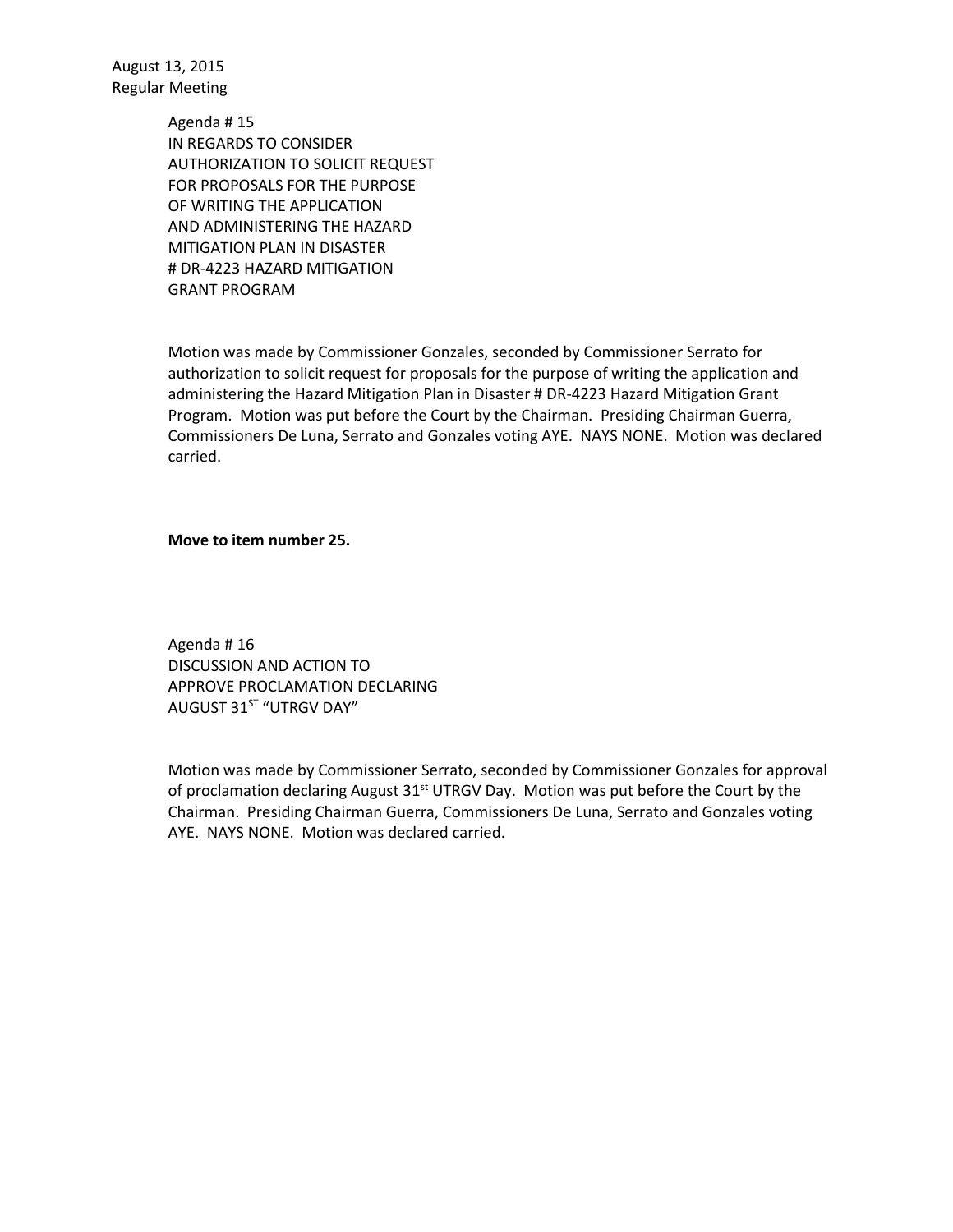> Agenda # 17 IN REGARDS TO APPROVAL FOR THE DISTRICT ATTORNEY'S OFFICE TO APPLY FOR, AND ACCEPTANCE OF AWARDED, FISCAL/CALENDAR YEAR FOR 2016 GRANTS FOR HIDTA, CPS, BPU, BORDER STAR, COUNTY ESSENTIALS, GENERAL VICTIMS ASSISTANCE, AND VIOLENT CRIMES AGAINST WOMEN AND ALL SUPPORTING DOCUMENTATION, INCLUDING RESOLUTIONS

Motion was made by the Presiding Chairman Guerra, seconded by Commissioner Gonzales for approval for the District Attorney's Office to apply for, fiscal/calendar year for 2016 grants for HIDTA, CPS, BPU, Border Star, County Essentials, General Victims Assistance, and Violent Crimes Against Women and all supporting documentation, including resolutions. Motion was put before the Court by the Chairman. Presiding Chairman Guerra, Commissioners De Luna, Serrato and Gonzales voting AYE. NAYS NONE. Motion was declared carried.

Agenda # 18 DISCUSSION AND ACTION REGARDING PRECINCT 1 ROAD NAME CHANGE PERTAINING TO PRIVATE ROAD 4100 WILL BE CHANGED TO LA ESPERANZA ROAD FOR 911 EMERGENCY PURPOSES AND WILL BE AT NO COST TO THE COUNTY

Motion was made by the Presiding Chairman Guerra, seconded by Commissioner Serrato for approval regarding of Precinct 1 road name change pertaining to private road 4100 will be changed to La Esperanza Road for 911 emergency purposes and will be at no cost to the County. Motion was put before the Court by the Chairman. Presiding Chairman Guerra, Commissioners De Luna, Serrato and Gonzales voting AYE. NAYS NONE. Motion was declared carried.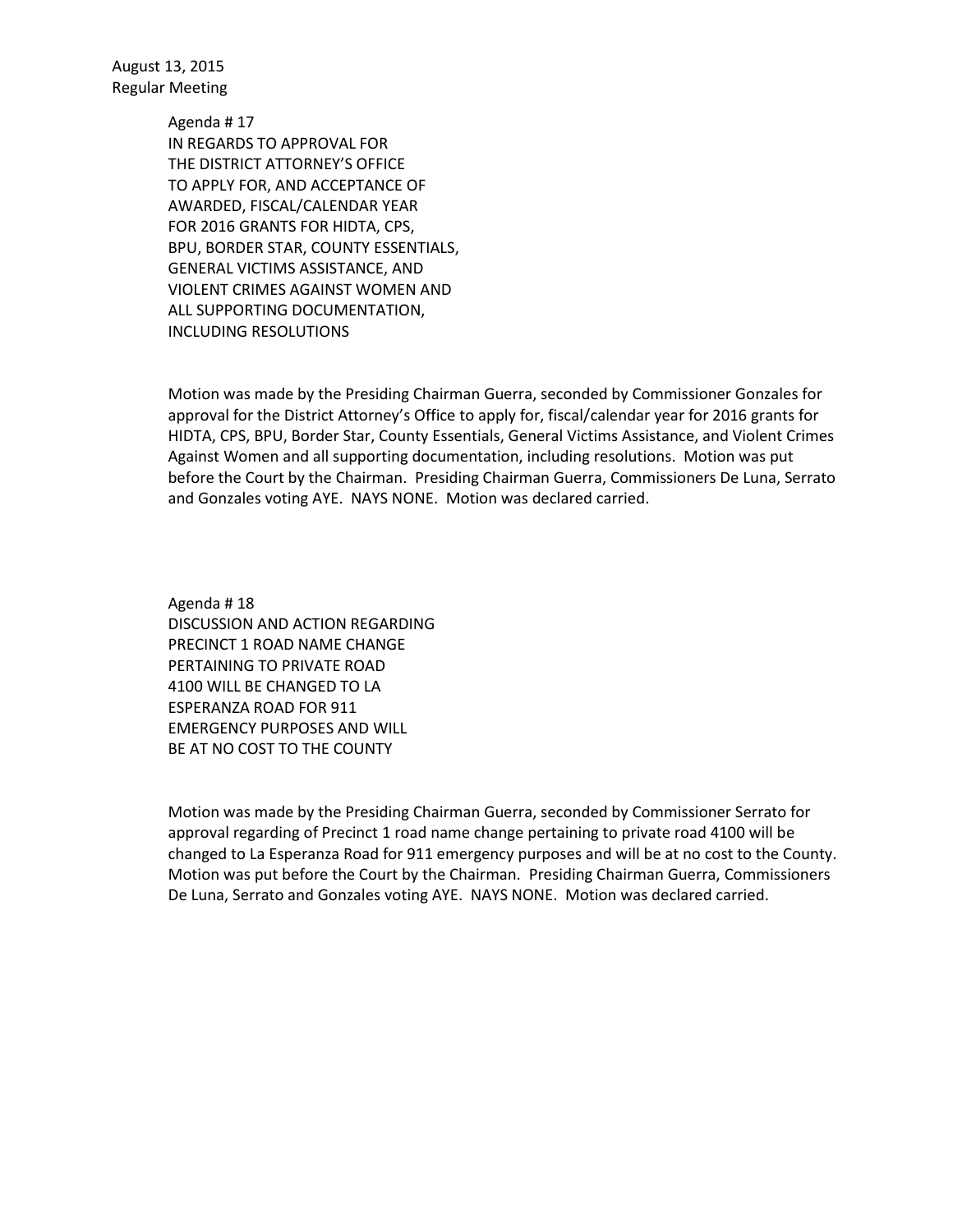> Agenda # 19 DISCUSSION AND ACTION REGARDING TO NAME A PRIVATE ROAD WHICH IS LOCATED EAST OF CANAL LOOP AND MONTERREY ROAD AND WILL BE NAMED TO SALINAS ROAD FOR 911 EMERGENCY PURPOSES AT NO COST TO THE COUNTY

Motion was made by the Presiding Chairman Guerra, seconded by Commissioner Serrato for approval to name a private road which is located east of Canal Loop and Monterrey Road and will be named to Salinas Road for 911 emergency purposes at no cost to the County. Motion was put before the Court by the Chairman. Presiding Chairman Guerra, Commissioners De Luna, Serrato and Gonzales voting AYE. NAYS NONE. Motion was declared carried.

Agenda # 20 DISCUSSION, CONSIDERATION AND APPROVAL OF ON-SITE ACTIVITY REPORTING SYSTEM (OARS) DESIGNEE AND ALTERNATE DESIGNEE WITH TCEQ

Motion was made by the Presiding Chairman Guerra, seconded by Commissioner Gonzales to table this item. Motion was put before the Court by the Chairman. Presiding Chairman Guerra, Commissioners De Luna, Serrato and Gonzales voting AYE. NAYS NONE. Motion was declared carried.

Agenda # 21 DISCUSSION, CONSIDERATION AND APPROVAL OF CONFIDENTIAL AUTOMATED SYSTEM INFORMATION AND PASSWORD AGREEMENT FOR TCEQ-OARS

Motion was made by the Presiding Chairman Guerra, seconded by Commissioner Gonzales to table this item. Motion was put before the Court by the Chairman. Presiding Chairman Guerra, Commissioners De Luna, Serrato and Gonzales voting AYE. NAYS NONE. Motion was declared carried.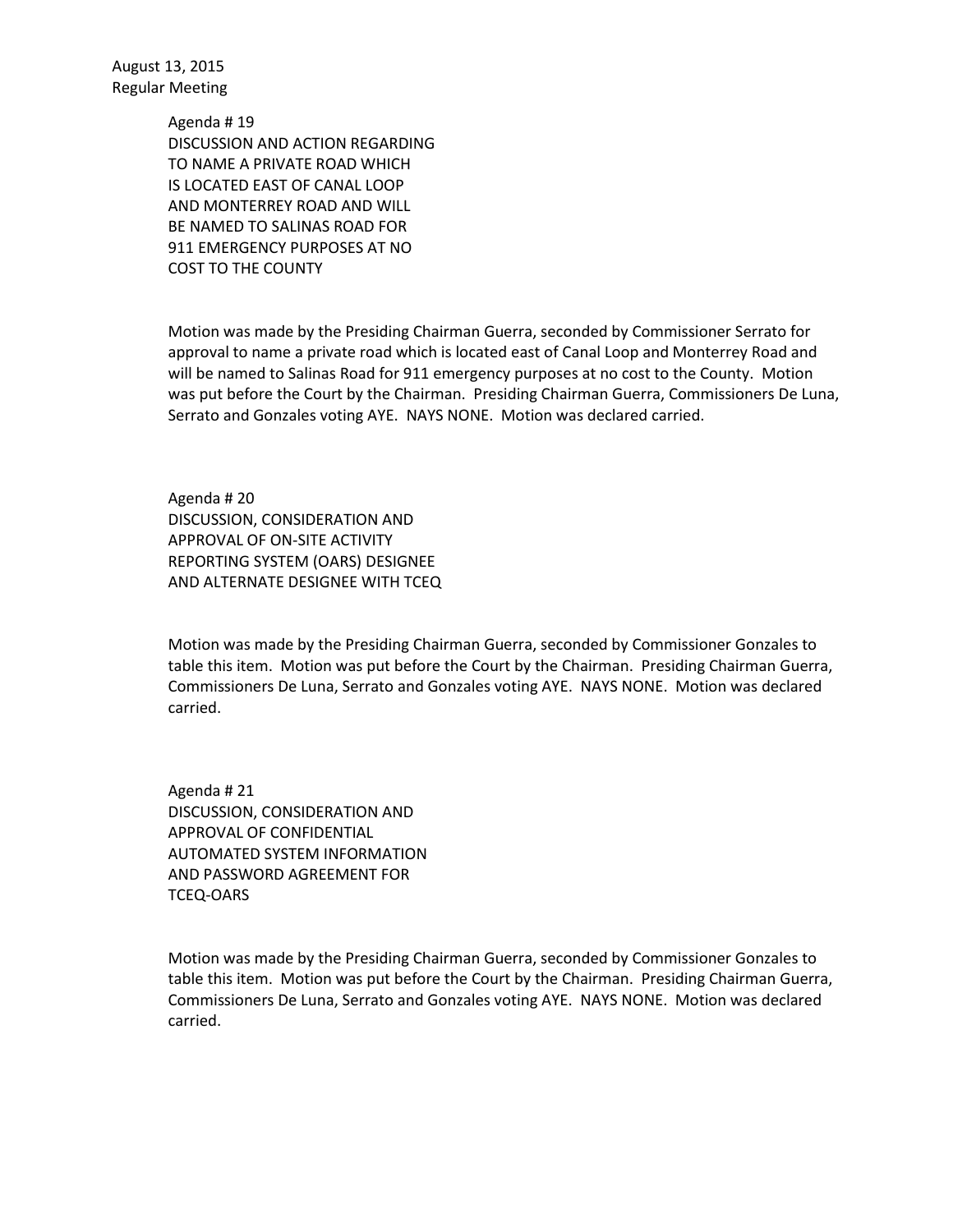> Agenda # 22 DISCUSSION, CONSIDERATION AND APPROVAL OF NORTH ALAMO WATER SUPPLY CORPORATION RIGHT-OF-WAY PERMITS FOR:

- (A) ALEJANDRO AND CRISELDA BARRON
- (B) EUSTOLIO AMBRIZ

Motion was made by Commissioner Gonzales, seconded by Commissioner Serrato for approval of North Alamo Water Supply Corporation Right-Of-Way Permits for Alejandro and Criselda Barron and Eustolio Ambriz. Motion was put before the Court by the Chairman. Presiding Chairman Guerra, Commissioner De Luna, Serrato and Gonzales voting AYE. NAYS NONE. Motion was declared carried.

Agenda # 23 DISCUSSION AND ACTION TO ADOPT THE PROPOSED REPORT FOR WILLACY COUNTY PROPERTY ASSESSED CLEAN ENERGY WILLACY PACE PROGRAM AS REQUIRED BY TEX. LOCAL GOV'T CODE SECTION 399.009

Motion was made by Commissioner Serrato, seconded by Commissioner De Luna for approval to adopt the proposed report for Willacy County Property Assessed Clean Energy Willacy Pace Program as required by Tex. Local Gov't Code Section 399.009. Motion was put before the Court by the Chairman. Presiding Chairman Guerra, Commissioners De Luna, Serrato and Gonzales voting AYE. NAYS NONE. Motion was declared carried.

Agenda # 24 DISCUSSION AND ACTION TO ADOPT WILLACY COUNTY RESOLUTION OF INTENT TO ESTABLISH PACE PROGRAM

Motion was made by Commissioner Serrato, seconded by Commissioner Gonzales for approval to adopt Willacy County Resolution of Intent to establish PACE Program. Motion was put before the Court by the Chairman. Presiding Chairman Guerra, Commissioners De Luna, Serrato and Gonzales voting AYE. NAYS NONE. Motion was declared carried.

**Move to item number 26.**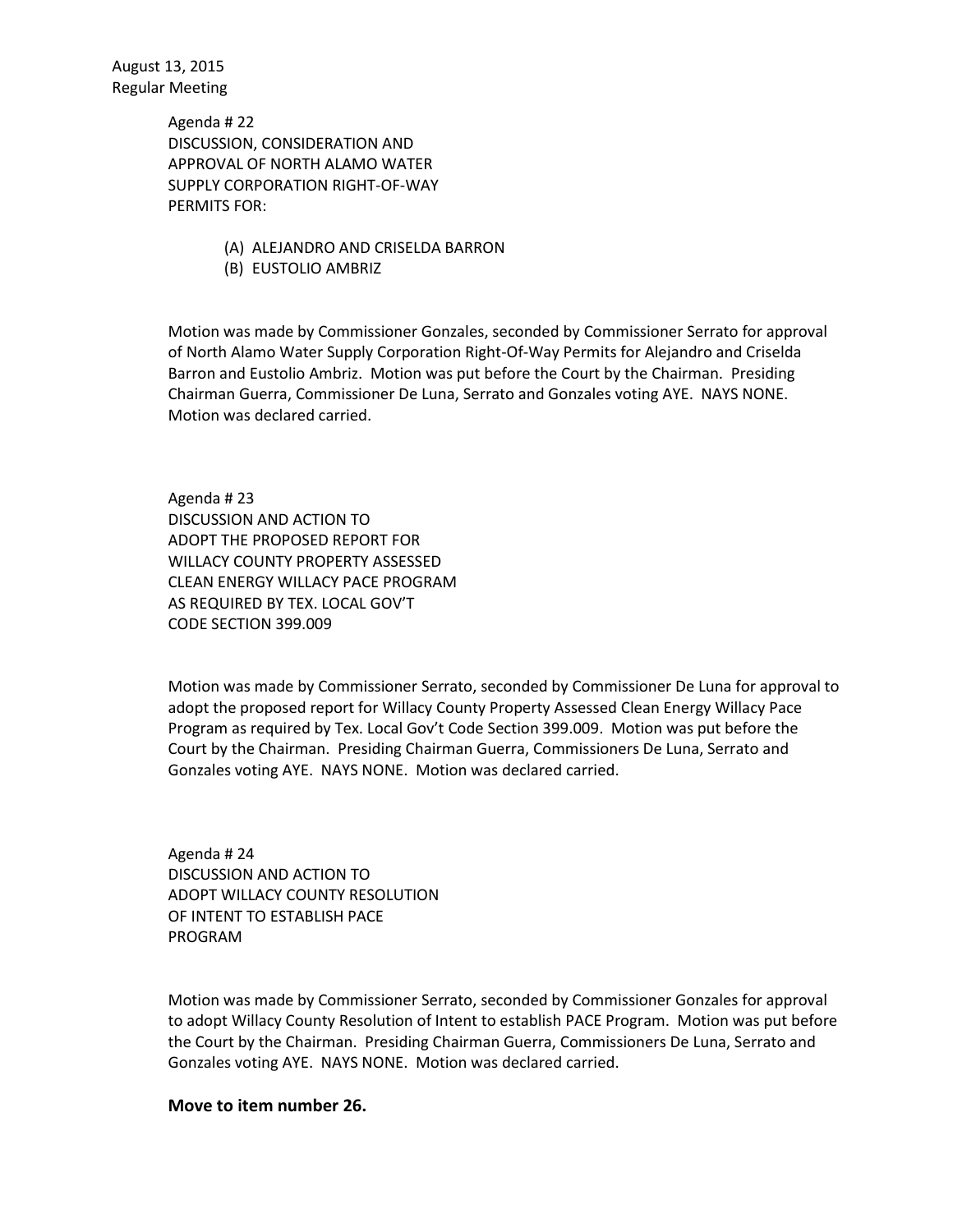> Agenda # 25 DISCUSSION AND APPROVAL OF ORDER OF LOCAL OPTION ELECTION TO LEGALIZE THE LEGAL SALE OF BEER FOR OFF-PREMISE CONSUMPTION ONLY IN JUSTICE OF PEACE 5 AREA

Motion was made by Commissioner Gonzales, seconded by Commissioner De Luna for approval of order of Local Option Election to legalize the legal sale of beer for off-premise consumption only in Justice of Peace 5 area. Motion was put before the Court by the Chairman. Presiding Chairman Guerra, Commissioners De Luna, Serrato and Gonzales voting AYE. NAYS NONE. Motion was declared carried.

## **Move back to item number 5.**

Agenda # 26 DISCUSSION AND UPDATE RELATING TO COUNTY SALES TAX AS CONDUCTED IN OTHER TEXAS COUNTIES APPLICABLE TO CHAPTER 387, LOCAL GOVERNMENT CODE AND DISCUSSION REGARDING PROCEDURES TO IMPOSE WITH A VOTER APPROVAL ELECTION PROCESS

Updating by Sally Velasquez relating to County Sales Tax as conducted in other Texas Counties applicable to Chapter 387, Local Government Code and discussion regarding procedures to impose with a voter approval election process.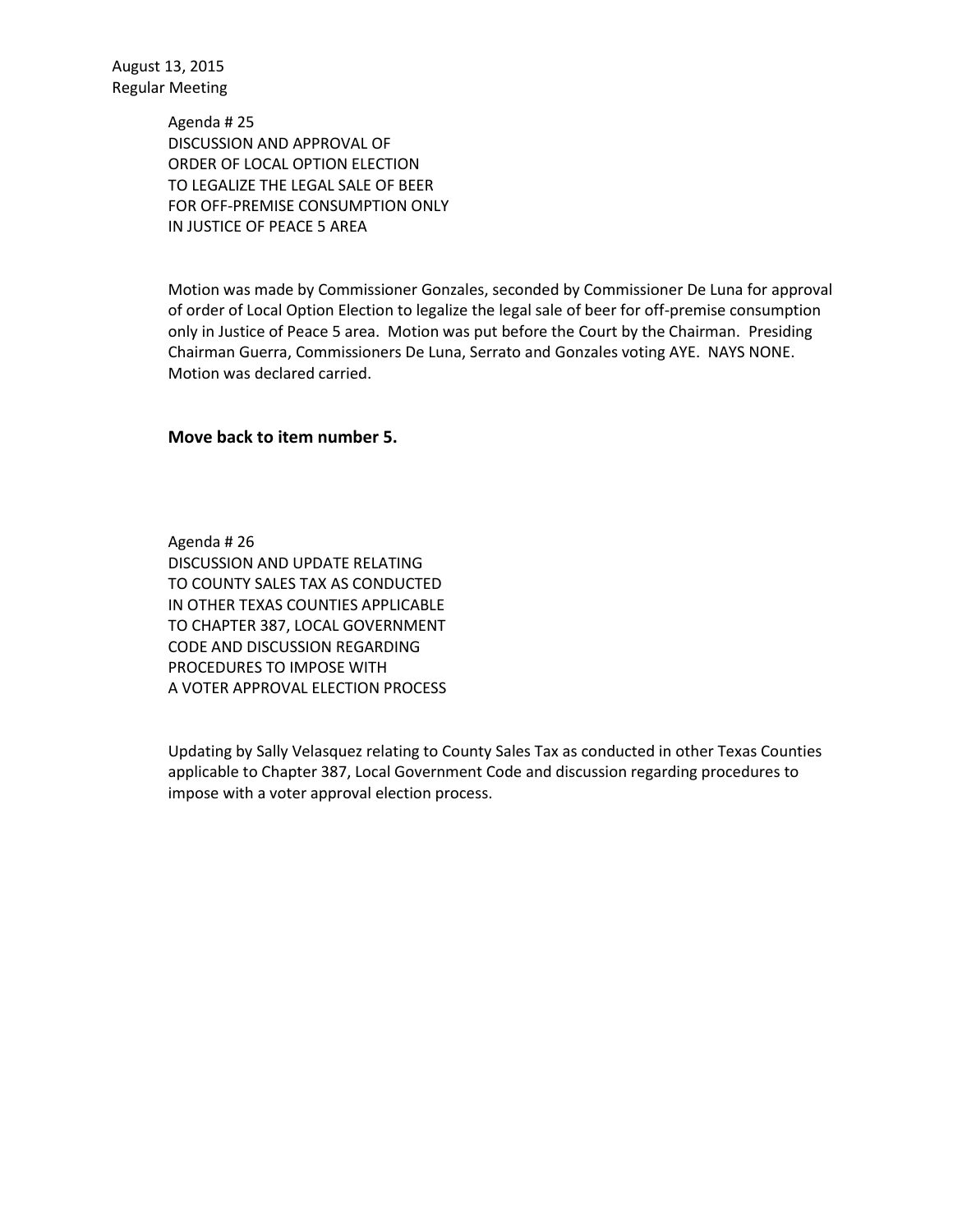> Agenda # 27 PRESENTATION AND DISCUSSION TO CONSIDER THE IMPOSITION AND NOTIFICATION OF HOTEL/MOTEL OCCUPANCY TAX CODE., SECTION 352.102 AS AUTHORIZED BY THE 84TH STATE LEGISLATIVE-HB 4037 ENABLING WILLACY COUNTY COMMISSIONER'S COURT TO AUTHORIZE INCREASE ROOM OCCUPANCY RATE AT 9 CENTS, EFFECTIVE SEPTEMBER 1, 2015

Motion was made by the Presiding Chairman Guerra, seconded by Commissioner Serrato for approval to consider the imposition and notification of Hotel/Motel Occupancy Tax Code., Section 352.102 as authorized by the 84<sup>th</sup> State Legislative-HB 4037 enabling Willacy County Commissioner's Court to authorize increase room occupancy rate at 9 cents, effective September 1, 2015. Motion was put before the Court by the Chairman. Presiding Chairman Guerra, Commissioners De Luna, Serrato and Gonzales voting AYE. NAYS NONE. Motion was declared carried.

Agenda # 28

PRESENTATION AND DISCUSSION TO CONSIDER THE ORGANIZATION WITH OUTLINED OBJECTIVES AND IDENTIFY MEMBERSHIP TO SERVE ON FACILITY/INFRASTRUCTURE, EVEN PLANNING, AMENITIES/ LANDSCAPE DESIGN, FINANCE, MARKETING AND EDUCATION TO QUALIFY AND COMPLIMENT THE CONSTRUCTION AND COMPLETION OF THE PROPOSED WILLACY COUNTY COASTAL NATURAL RESOURCE CENTER

Motion was made by the Presiding Chairman Guerra, seconded by Commissioner Serrato for approval to consider the organization with outlined objectives and identify membership to serve on Facility/Infrastructure, Event Planning, Amenities/Landscape Design, Finance, Marketing and Education to qualify and compliment the construction and completion of the proposed Willacy County Coastal Natural Resource Center. Motion was put before the Court by the Chairman. Presiding Chairman Guerra, Commissioners De Luna, Serrato and Gonzales voting AYE. NAYS NONE. Motion was declared carried.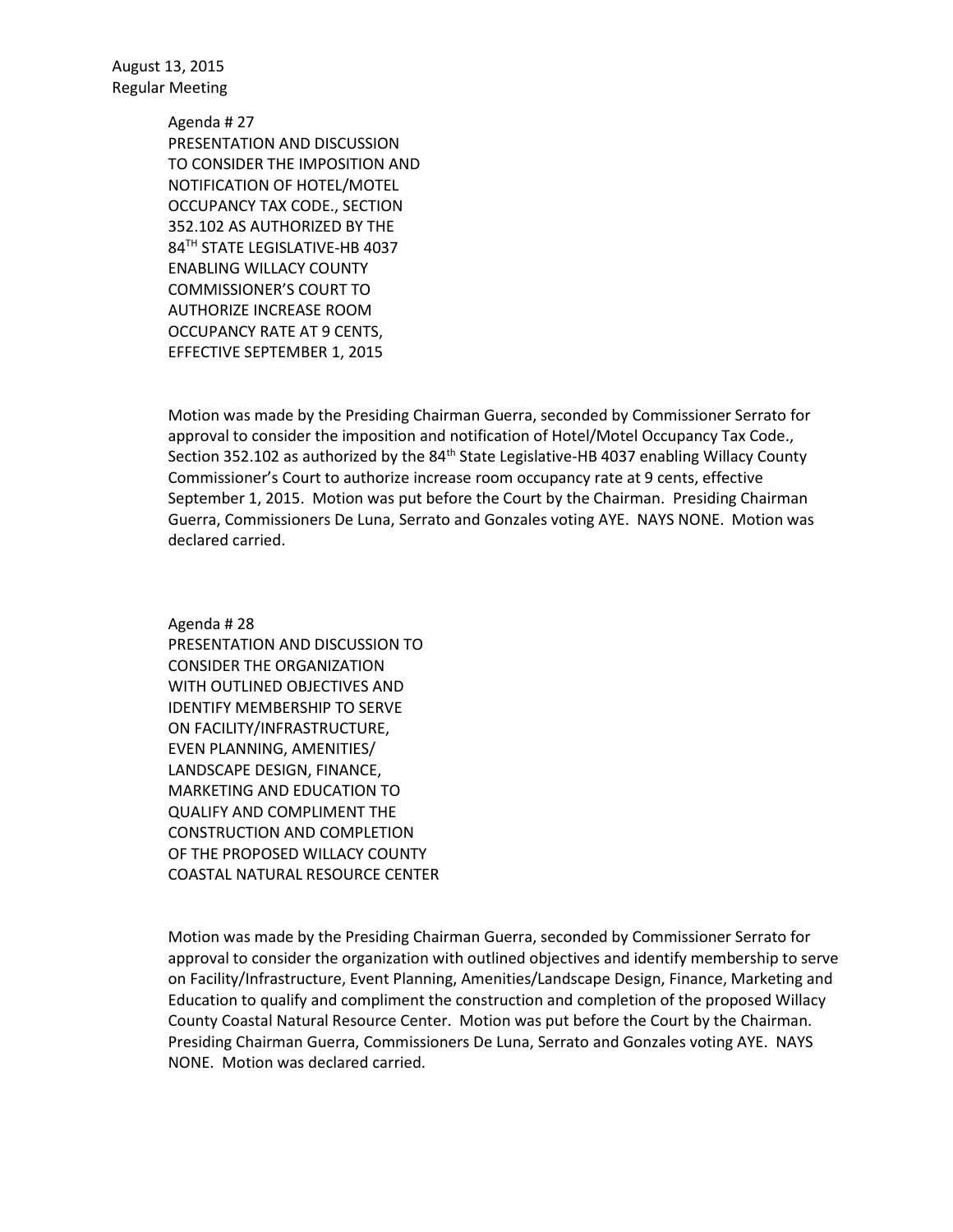> Agenda # 29 UPDATE BY MS. VELASQUEZ, FUNDRAISING OPTIONS, SOLICITATION AND ACCEPTANCE OF DONATION PURSUANT TO STATE PROCEDURES AS PRESCRIBED IN LOCAL GOVT. CODE 81.032 FOR PROJECTS RELATING TO COUNTY COURTHOUSE RENOVATION, OR ANY ACTIVITY RELATING TO AUTHORIZED PROJECTS AS AUTHORIZED BY COMMISSIONERS COURT RELATING TO ECONOMIC DEVELOPMENT AND NATURAL/WILDLIFE RESOURCES

Motion was made by the Presiding Chairman Guerra, seconded by Commissioner Gonzales for approval of fundraising options, solicitation and acceptance of donation pursuant to state procedures as prescribed in Local Govt. Code 81.032 for projects relating to county courthouse renovation, or any activity relating to authorized projects as authorized by Commissioners Court relating to economic development and natural/wildlife resources. Motion was put before the Court by the Chairman. Presiding Chairman Guerra, Commissioners De Luna, Serrato and Gonzales voting AYE. NAYS NONE. Motion was declared carried.

Agenda # 30 UPDATE AND DISCUSSION BY MS. VELASQUEZ RELATING TO ORGANIZING SEVERAL NON-PROFIT 501 (C) TAX EXEMPT ORGANIZATION FOR RECOMMENDED AND AUTHORIZED WILLACY COUNTY PENDING PROJECTS IN NEED OF FUNDING ASSISTANCE AIMED TO ENCOURAGE DONORS REPRESENTING INDIVIDUALS, CORPORATIONS, FOUNDATIONS AND UNIONS

Motion was made by the Presiding Chairman Guerra, seconded by Commissioner Serrato for approval of organizing several Non-Profit 501 (c) Tax Exempt organization for recommended and authorized Willacy County pending projects in need of funding assistance aimed to encourage donors representing individuals, corporations, foundations and unions. Motion was put before the Court by the Chairman. Presiding Chairman Guerra, Commissioners De Luna, Serrato and Gonzales voting AYE. NAYS NONE. Motion was declared carried.

## **Commissioner Gonzales left the meeting at 11:33 a.m.**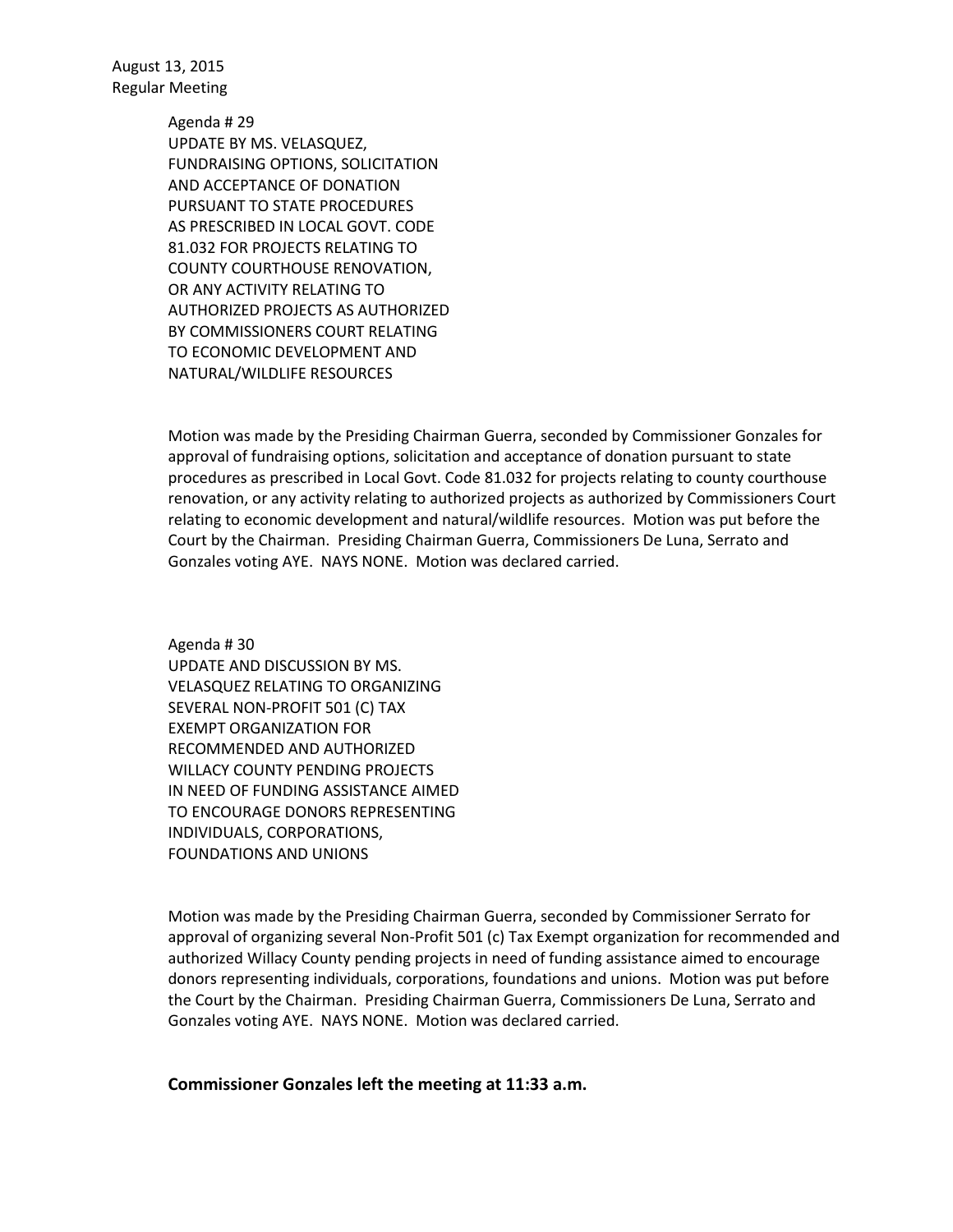Agenda # 31 IN REGARDS TO APPROVAL OF MONTHLY REPORTS

Motion was made by Commissioner Serrato, seconded by Commissioner De Luna for approval of Monthly Reports, as presented. Motion was put before the Court by the Chairman. Presiding Chairman Guerra, Commissioners De Luna and Serrato voting AYE. NAYS NONE. Motion was declared carried.

Agenda # 32 IN REGARDS TO APPROVAL OF TREASURER'S REPORT

Motion was made by Commissioner De Luna, seconded by Commissioner Serrato for approval of Treasurer's Report, as presented. Motion was put before the Court by the Chairman. Presiding Chairman Guerra, Commissioners De Luna and Serrato voting AYE. NAYS NONE. Motion was declared carried.

Agenda # 33 IN REGARDS TO APPROVAL OF TAX COLLECTOR'S REPORT

Motion was made by Commissioner Serrato, seconded by Commissioner De Luna to pass on this item. Motion was put before the Court by the Chairman. Presiding Chairman Guerra, Commissioners De Luna and Serrato voting AYE. NAYS NONE. Motion was declared carried.

Agenda # 34 IN REGARDS TO APPROVAL OF BUDGET AMENDMENTS

Motion was made by Commissioner De Luna, seconded by Commissioner Serrato for approval of Budget Amendments, as presented. Motion was put before the Court by the Chairman. Presiding Chairman Guerra, Commissioners De Luna and Serrato voting AYE. NAYS NONE. Motion was declared carried.